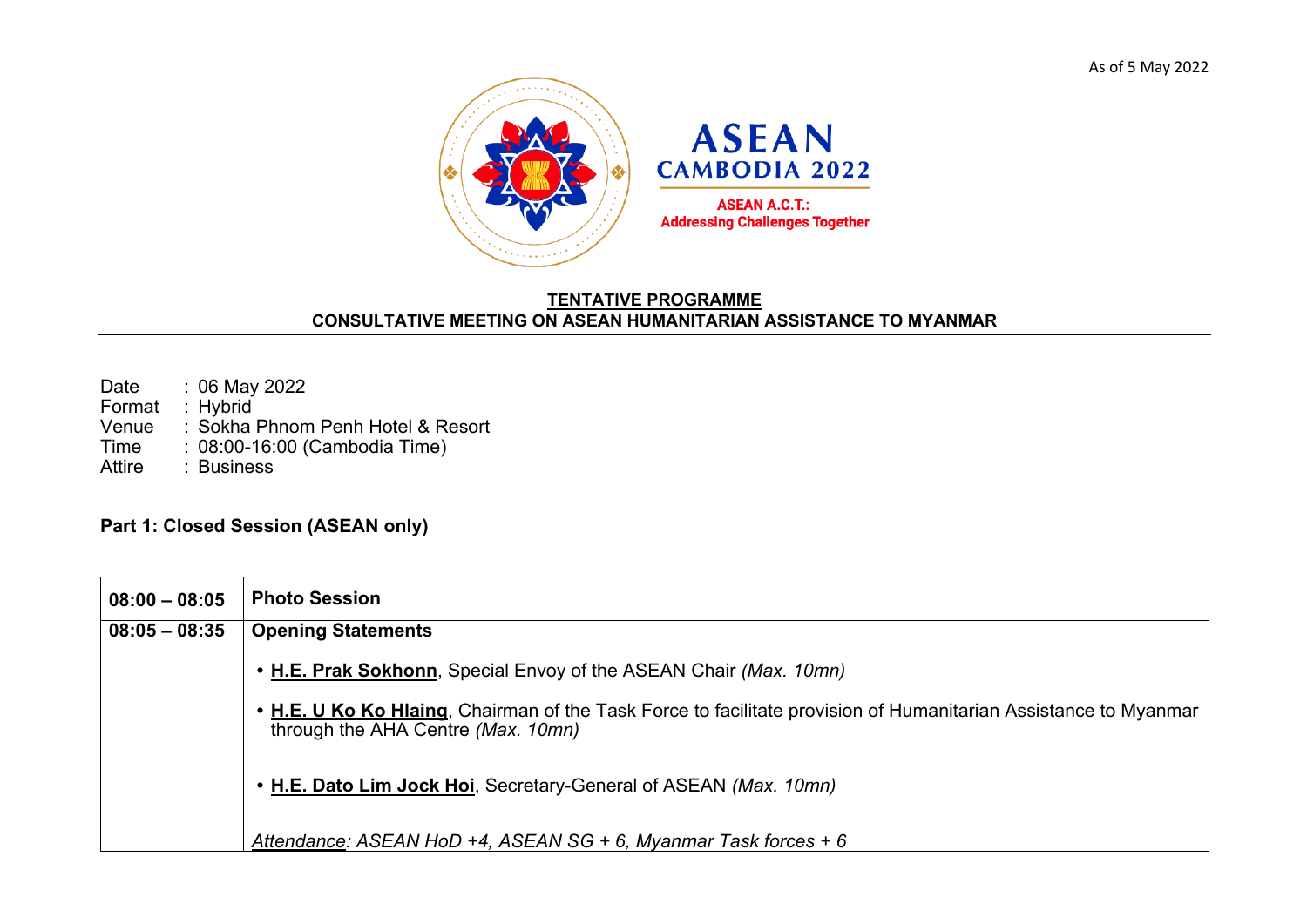|                 | Venue: Ballroom I                                                                                                                                                                                                                                 |
|-----------------|---------------------------------------------------------------------------------------------------------------------------------------------------------------------------------------------------------------------------------------------------|
| $08:35 - 09:35$ | Session 1 - Humanitarian Assistance to Myanmar: Leaving no one behind<br>Presentation by<br>• H.E. Kung Phoak, Secretary of State, MFAIC (Max. 15mn)<br><b>Discussion Facilitated by</b><br>. H.E. Prak Sokhonn, Special Envoy of the ASEAN Chair |
|                 | (Open Discussion for 20mn)<br>Attendance: ASEAN HoD +4, ASEAN SG + 6, Myanmar Task forces + 6<br>Venue: Ballroom I                                                                                                                                |
| $09:35 - 09:45$ | Coffee Break (Max. 10mn)                                                                                                                                                                                                                          |
| $09:45 - 10:45$ | Session 2 - Operational Challenges to ASEAN Humanitarian Assistance to Myanmar                                                                                                                                                                    |
|                 | Presentation by<br>. Mr. Lee Yam Ming, Executive Director of the AHA Centre (Max. 15mn)                                                                                                                                                           |
|                 | <b>Open Discussion Facilitated by</b><br>. H.E. Prak Sokhonn, ASEAN Chair's Special Envoy on Myanmar                                                                                                                                              |
|                 | (Open Discussion for 20mn)                                                                                                                                                                                                                        |
|                 | Attendance: ASEAN HoD +4, ASEAN SG + 6, Myanmar Task forces + 6<br>Venue: Ballroom I                                                                                                                                                              |
| $10:45 - 11:45$ | Session 3 - Framework for COVID-19 Vaccine Administration in Myanmar                                                                                                                                                                              |
|                 | Presentation by                                                                                                                                                                                                                                   |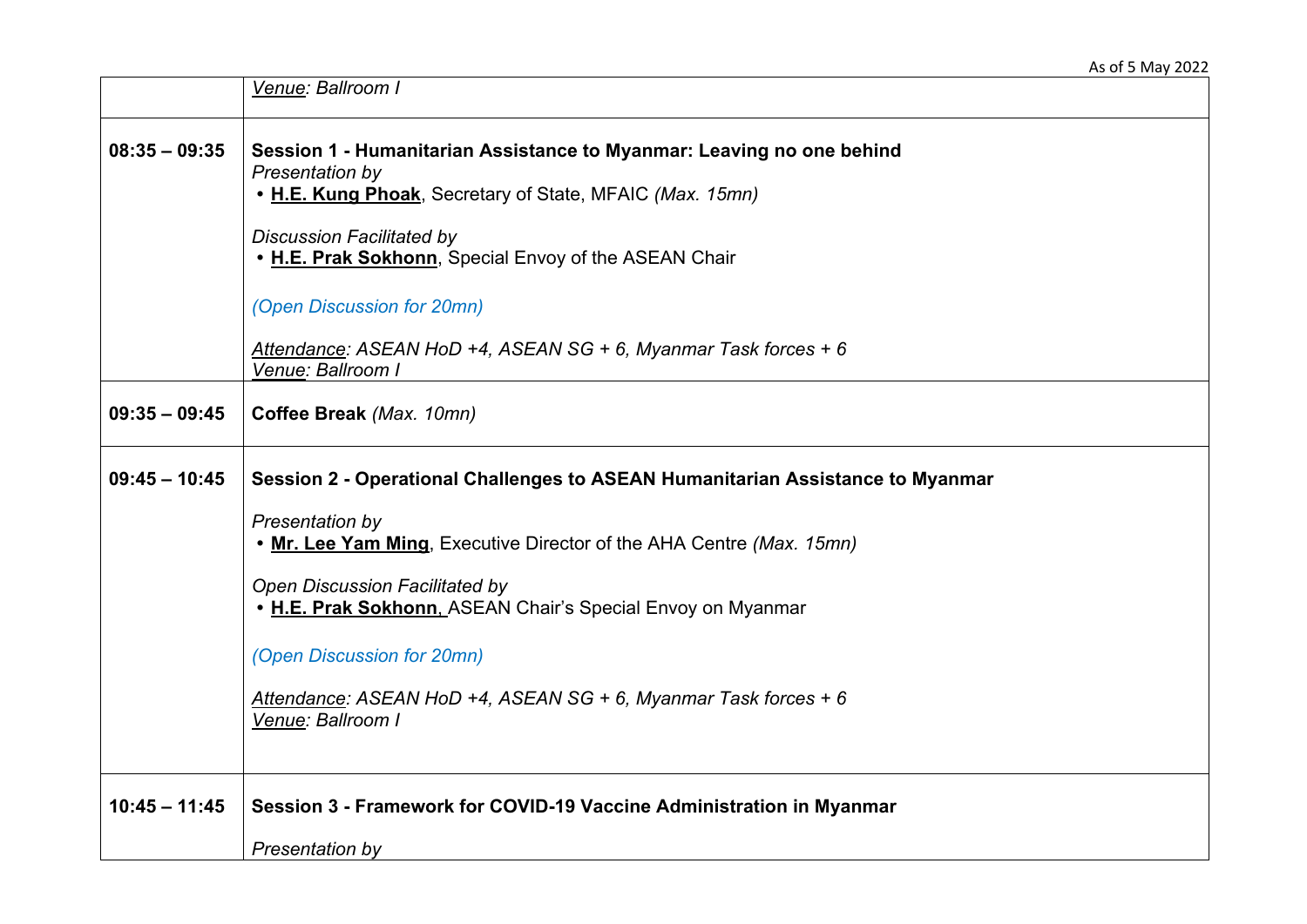|                 | • H.E. Kung Phoak, Secretary of State, MFAIC (Max. 15mn)                                                                                                                                                             |
|-----------------|----------------------------------------------------------------------------------------------------------------------------------------------------------------------------------------------------------------------|
|                 | <b>Open Discussion Facilitated by</b><br>. H.E. Prak Sokhonn. Special Envoy of the ASEAN Chair<br>(Open Discussion for 20mn)<br>Attendance: ASEAN HoD +4, ASEAN SG + 6, Myanmar Task forces + 6<br>Venue: Ballroom I |
| $11:45 - 13:00$ | <b>Lunch for Ministers and ASEAN Secretary-General</b><br>Attendance: Minister + 2, ASEAN SG + 1<br>Venue: Chinese House<br><b>Lunch for Delegates</b><br>Venue: Lotus Restaurant                                    |

## **Part 2: Open Session (ASEAN and External Partners)**

| $13:00 - 13:05$ | <b>Photo Session</b>                                                                                                                                                                                                                                                                                                                                                                                       |
|-----------------|------------------------------------------------------------------------------------------------------------------------------------------------------------------------------------------------------------------------------------------------------------------------------------------------------------------------------------------------------------------------------------------------------------|
| $13:05 - 13:15$ | <b>Opening Remarks</b><br>• H.E. Prak Sokhonn, Special Envoy of the ASEAN Chair (Max. 3mn)<br>• H.E. Dato Lim Jock Hoi, Secretary-General of ASEAN (Max. 3mn)<br>Ms. Joyce Msuya, Assistant Secretary-General for Humanitarian Affairs and Deputy Emergency Relief<br>Coordinator (Max. 3mn)<br>Attendance: ASEAN HoD +4, ASEAN SG + 6, Myanmar Task forces + 6, External Partners +2<br>Venue: Ballroom I |
| $13:15 - 14:15$ | Session 1 - ASEAN-UN Collaboration for ASEAN Humanitarian Assistance to Myanmar<br>Joint Presentation by<br>• Mr. Lee Yam Ming, Executive Director of the AHA Centre<br>• Mr. David Carden, Deputy Humanitarian Coordinator and Head of OCHA in Myanmar                                                                                                                                                    |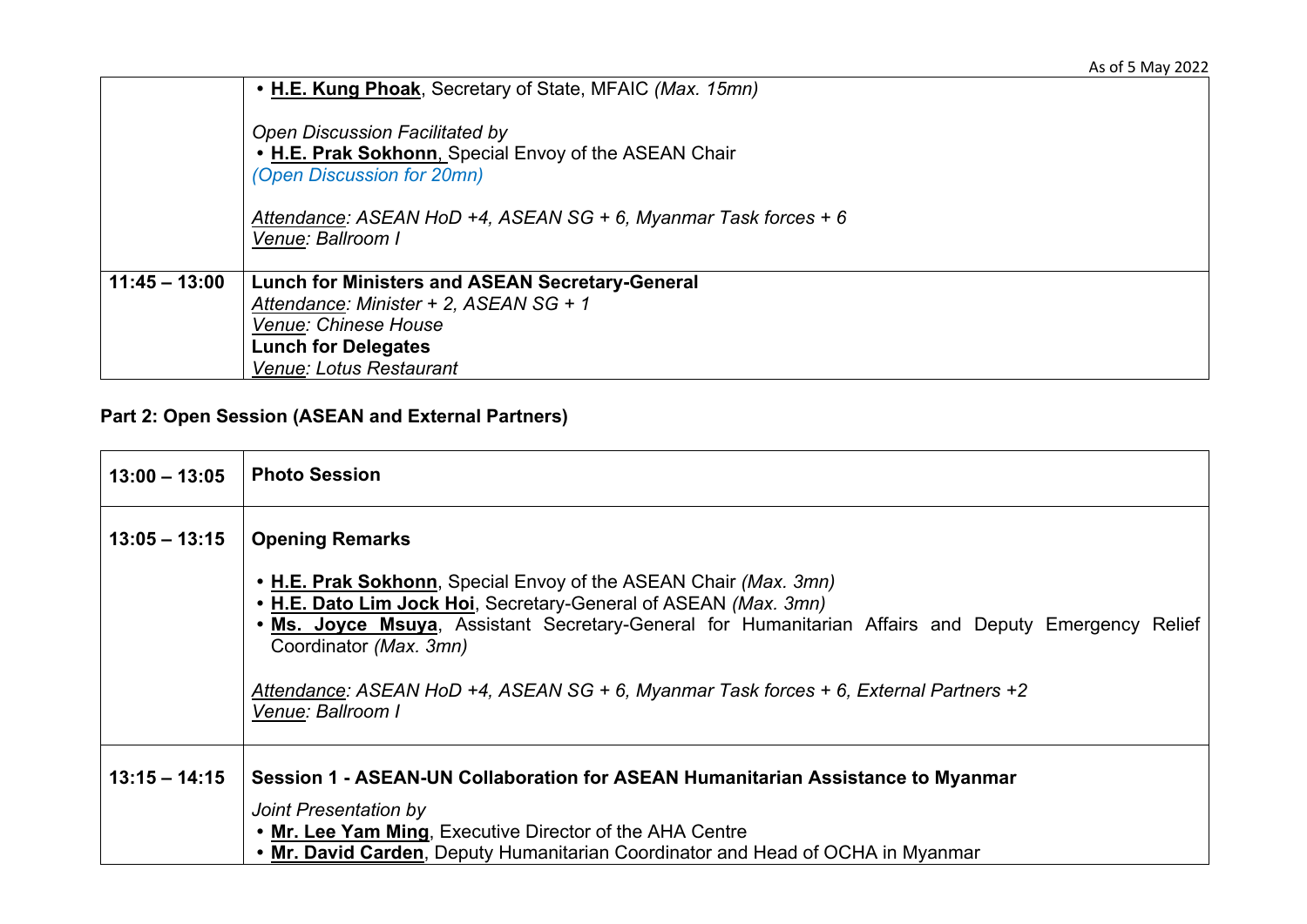|                 | <b>Discussion Facilitated by</b>                                                                                                                     |
|-----------------|------------------------------------------------------------------------------------------------------------------------------------------------------|
|                 | . H.E. Ekkaphab Phanthavong, Deputy Secretary-General of ASEAN for ASCC<br>(Open Discussion for 20mn)                                                |
|                 | Attendance: ASEAN HoD +4, ASEAN SG + 6, Myanmar Task forces + 6, External Partners +2<br>Venue: Ballroom I                                           |
| $14:15 - 14:25$ | Coffee Break (Max. 10mn)                                                                                                                             |
| $14:25 - 15:25$ | Session 2 – Key outcomes of the Closed Session and Support for ASEAN Humanitarian Assistance to<br><b>Myanmar</b>                                    |
|                 | Presentation by<br>• H.E. Kung Phoak, Secretary of State, MFAIC (Max. 15mn)<br>• Announcement of supports by Partners                                |
|                 | <b>Discussion Facilitated by</b><br>• H.E. Ekkaphab Phanthavong, Deputy Secretary-General of ASEAN for ASCC<br>(Open Discussion for 20mn)            |
|                 | Attendance: ASEAN HoD +4, ASEAN SG + 6, Myanmar Task forces + 6, External Partners +2<br>Venue: Ballroom I                                           |
| $15:25 - 15:35$ | <b>Closing Remarks</b>                                                                                                                               |
|                 | • H.E. Dato Lim Jock Hoi, Secretary-General of ASEAN (Max. 3mn)                                                                                      |
|                 | • H.E. U Ko Ko Hlaing, Chairman of the Task Force to facilitate provision of Humanitarian Assistance to Myanmar<br>through the AHA Centre (Max. 3mn) |
|                 | • H.E. Prak Sokhonn, Special Envoy of the ASEAN Chair (Max. 3mn)                                                                                     |